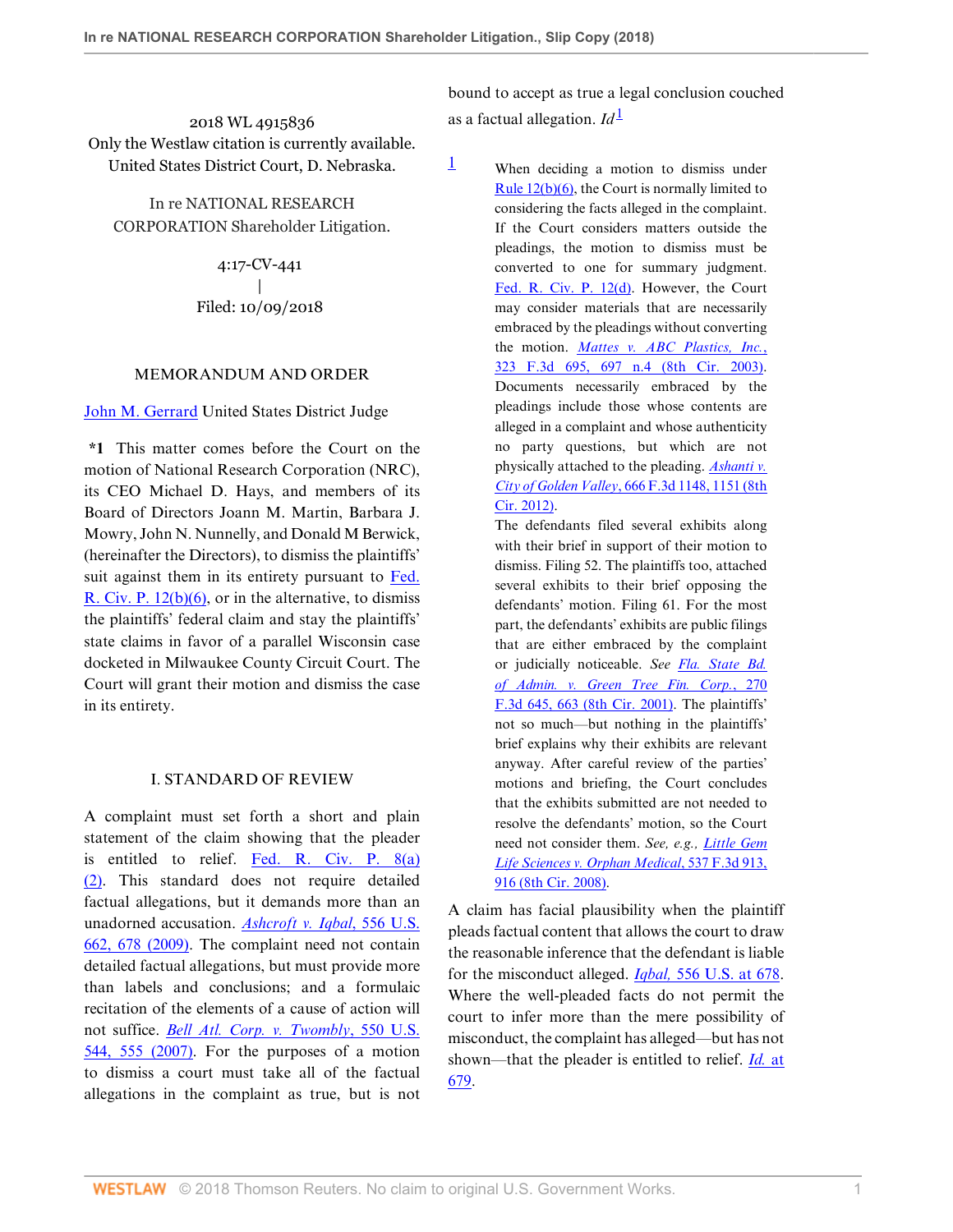### II. BACKGROUND

**\*2** Anthony Gennaro commenced this matter as a "Verified Shareholder Class Action" complaint, filed on November 15, 2017, naming NRC, Hays, and the individual board members as defendants. Filing 1. On November 30, the Court ordered Gennaro's complaint consolidated with a complaint filed by James Gerson (4:17- CV-3152, filing 1). Filing 29. On March 23, 2018, Gennaro and Gerson filed their Verified Consolidated Shareholder Class Action and Derivative Complaint, which is now the operative complaint and the object of the defendants' motions to dismiss. Filing 43.

Hays founded NRC in 1981. Filing 43 at 8. In 1997, Hays reincorporated NRC in Wisconsin. Filing 43 at 8. Notwithstanding its reincorporation, NRC's headquarters remained in Nebraska. Filing 43 at 8. In 2013, NRC engaged in a recapitalization that resulted in two classes of stock—Class A Stock and Class B Stock—with different voting and dividend rights. Filing 43 at 9. Holders of Class B Stock received one vote per share, whereas holders of Class A Stock received 1/100th of a vote per share. Filing 43 at 9. Also, holders of Class B Stock had the right to receive six times the dividend paid on a share of Class A Stock. Filing 43 at 9.

Hays is NRC's controlling shareholder. Filing 43 at 10. In 2017, Hays held approximately 26 percent of the outstanding shares of Class A Stock and approximately 56 percent of the outstanding shares of Class B Stock. Filing 43 at 10. Because of his stock holdings, Hays held approximately 54.1 percent of the total voting power. The Michael and Karen Hays Grandchildren's Trust was established by Hays and his wife and held approximately 28 percent of the outstanding Class A Stock and approximately 3.5 percent of the outstanding shares of Class B Stock. Combined, Hays and the Trust controlled approximately 54 percent of the Class A Stock voting power, and 59.5 percent of the Class B Stock voting power. Filing 43 at 10.

Sometime before August 2017, Hays and the Board began formulating a plan to repurchase and retire all outstanding Class B Stock, except the Class B Stock owned by Hays. Filing 43 at 10. The complaint refers to this as the "Hays Transaction." Filing 43 at 10. The plaintiffs assert that Hays and his family were the intended beneficiaries of the Hays Transaction. Filing 43 at 11. According to the plaintiffs, when the Hays Transaction was announced, Hays held a 40.8 percent "economic stake" in NRC and controlled 54.1 percent of NRC's voting power. Filing 43 at 11-12. Had the Hays Transaction come about, Hays would have held a 51.9 percent economic interest in NRC and controlled 92.3 percent of its voting power. Filing 43 at 12.

<span id="page-1-1"></span>However, the Hays Transaction was never implemented. Filing 43 at 27. The plaintiffs credit their initial complaints and motions for preliminary injunctive relief, filed between November 15 and  $17<sup>2</sup>$  $17<sup>2</sup>$  $17<sup>2</sup>$  with the NRC Board's announcement on December 13 that it was terminating the proposed Hays Transaction. Filing 43 at 26-27. The plaintiffs allege, at length, all sorts of damage and harm to NRC and its minority shareholders that they say would have occurred had the Hays Transaction taken effect. Filing 43 at 10-26. In addition, the plaintiffs allege that NRC suffered damage notwithstanding the Board's abandonment of the Hays Transaction. In this regard, the plaintiffs claim that NRC "incurred over \$1 million in unnecessary expenses, including over \$500,000 of Hays's personal expenses that the Board decided to reimburse." Filing 43 at 27.

<span id="page-1-0"></span> $\frac{2}{5}$  $\frac{2}{5}$  $\frac{2}{5}$  The merits of those motions, *e.g.* filing 9, were never ruled upon—instead, the parties stipulated to extended deadlines when the defendants represented that the Hays Transaction was likely to be withdrawn, filing 33, and the Court denied them as moot when a different transaction was proposed, filing 40.

**\*3** Although the Board abandoned the Hays Transaction, the Board did not abandon the concept that the Class B Shares needed to be retired. The Board developed what the plaintiffs refer to as the "Replacement Transaction" to address nearly all the criticisms the plaintiffs raised regarding the Hays Transaction. Filing 43 at 27-28. For example, in the Replacement Transaction, Hays' and his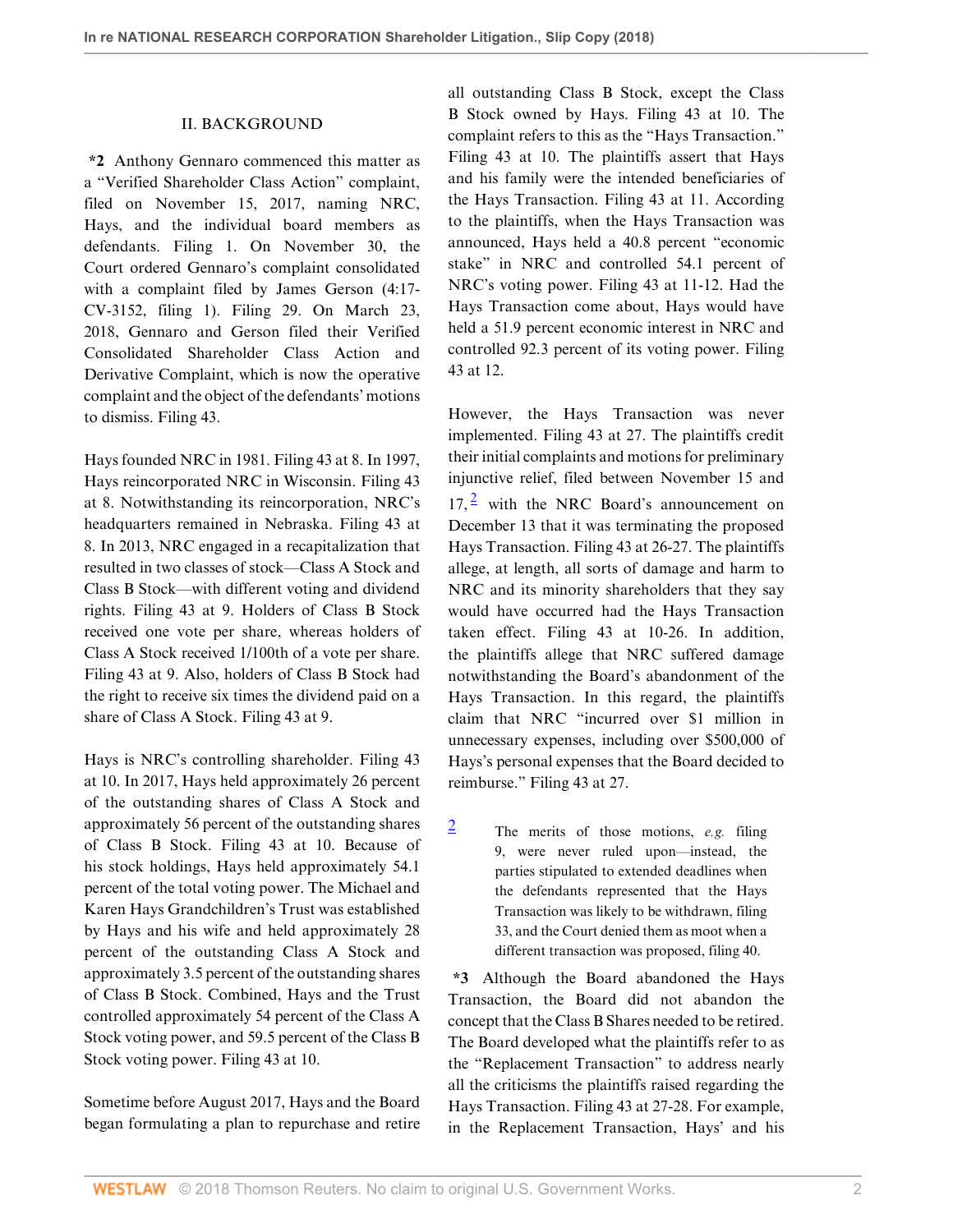family's collective voting power will not increase. Filing 43 at 28. In addition, all Class B Stock shares, including Hays' Class B Stock holdings, would be repurchased for one share of Class A Stock and a cash payment of \$19.59 per share of Class B Stock. Filing 43 at 27-28.

The Board elected to solicit minority shareholder approval of the Replacement Transaction even though Hays and his family constituted a majority of the voting power. Filing 43 at 28. The plaintiffs allege that the proxy issued by the Board to solicit the minority shareholders' approval failed to disclose material information because it did not include NRC management's cash flow projections. Filing 43 at 28. The plaintiffs also allege that the proxy appeared to mislead shareholders regarding reimbursement of Hays' "personal expenses" by reporting that the expenses were for legal, advisory, and financial modeling fees that would have been borne directly by NRC had Hays not advanced the costs. Filing 43 at 28.

### III. DISCUSSION

## 1. PLAINTIFFS' FEDERAL CLAIMS

The plaintiffs allege that NRC and its Directors violated Section 14(a) of the Securities Exchange Act of 1934, [15 U.S.C. § 78n\(a\)](http://www.westlaw.com/Link/Document/FullText?findType=L&pubNum=1000546&cite=15USCAS78N&originatingDoc=I15e91f00cd2a11e8b1cdeab7e1f6f07a&refType=RB&originationContext=document&vr=3.0&rs=cblt1.0&transitionType=DocumentItem&contextData=(sc.Folder*cid.0366c5058a8f4f4798e90373e9c2f91f*oc.Search)#co_pp_8b3b0000958a4), and Rule 14(a)-9, 17 C.F.R. § 240.14a-(9). Filing 43 at 33. Section 14(a) was "intended to promote 'the free exercise of the voting rights of stockholders' by ensuring that proxies would be solicited with 'explanation to the stockholder of the real nature of the questions for which authority to cast his vote is sought.' " *[Mills v. Electric Auto-Lite](http://www.westlaw.com/Link/Document/FullText?findType=Y&serNum=1970134171&pubNum=0000780&originatingDoc=I15e91f00cd2a11e8b1cdeab7e1f6f07a&refType=RP&fi=co_pp_sp_780_381&originationContext=document&vr=3.0&rs=cblt1.0&transitionType=DocumentItem&contextData=(sc.Folder*cid.0366c5058a8f4f4798e90373e9c2f91f*oc.Search)#co_pp_sp_780_381)*, 396 U.S. 375, 381 (1970) (quoting H.R. Rep. No. 1388, 73rd Cong., 2nd Sess., at 14; S. Rep. No. 792, 73rd Cong., at 12).

Rule 14(a)-9 "prohibits the solicitation of proxies by means of materially false or misleading statements." *[Virginia Bankshares, Inc. v. Sandberg](http://www.westlaw.com/Link/Document/FullText?findType=Y&serNum=1991116003&pubNum=0000780&originatingDoc=I15e91f00cd2a11e8b1cdeab7e1f6f07a&refType=RP&fi=co_pp_sp_780_1087&originationContext=document&vr=3.0&rs=cblt1.0&transitionType=DocumentItem&contextData=(sc.Folder*cid.0366c5058a8f4f4798e90373e9c2f91f*oc.Search)#co_pp_sp_780_1087)*, [501 U.S. 1083, 1087 \(1991\)](http://www.westlaw.com/Link/Document/FullText?findType=Y&serNum=1991116003&pubNum=0000780&originatingDoc=I15e91f00cd2a11e8b1cdeab7e1f6f07a&refType=RP&fi=co_pp_sp_780_1087&originationContext=document&vr=3.0&rs=cblt1.0&transitionType=DocumentItem&contextData=(sc.Folder*cid.0366c5058a8f4f4798e90373e9c2f91f*oc.Search)#co_pp_sp_780_1087). Materiality is determined by whether " 'there is a substantial likelihood that a reasonable shareholder would consider it important in deciding how to vote.' " *Id.* [at 1090](http://www.westlaw.com/Link/Document/FullText?findType=Y&serNum=1991116003&pubNum=0000780&originatingDoc=I15e91f00cd2a11e8b1cdeab7e1f6f07a&refType=RP&fi=co_pp_sp_780_1090&originationContext=document&vr=3.0&rs=cblt1.0&transitionType=DocumentItem&contextData=(sc.Folder*cid.0366c5058a8f4f4798e90373e9c2f91f*oc.Search)#co_pp_sp_780_1090) (quoting *[TSC Indus., Inc. v. Northway,](http://www.westlaw.com/Link/Document/FullText?findType=Y&serNum=1976142400&pubNum=0000780&originatingDoc=I15e91f00cd2a11e8b1cdeab7e1f6f07a&refType=RP&fi=co_pp_sp_780_449&originationContext=document&vr=3.0&rs=cblt1.0&transitionType=DocumentItem&contextData=(sc.Folder*cid.0366c5058a8f4f4798e90373e9c2f91f*oc.Search)#co_pp_sp_780_449)* *Inc.,* 426 U.S. 438, 449 (1976). A defect in a proxy must "have a significant *propensity* to affect the voting process." *[Mills v. Electric Auto-Lite](http://www.westlaw.com/Link/Document/FullText?findType=Y&serNum=1970134171&pubNum=0000780&originatingDoc=I15e91f00cd2a11e8b1cdeab7e1f6f07a&refType=RP&fi=co_pp_sp_780_384&originationContext=document&vr=3.0&rs=cblt1.0&transitionType=DocumentItem&contextData=(sc.Folder*cid.0366c5058a8f4f4798e90373e9c2f91f*oc.Search)#co_pp_sp_780_384)*, 396 [U.S. at 384](http://www.westlaw.com/Link/Document/FullText?findType=Y&serNum=1970134171&pubNum=0000780&originatingDoc=I15e91f00cd2a11e8b1cdeab7e1f6f07a&refType=RP&fi=co_pp_sp_780_384&originationContext=document&vr=3.0&rs=cblt1.0&transitionType=DocumentItem&contextData=(sc.Folder*cid.0366c5058a8f4f4798e90373e9c2f91f*oc.Search)#co_pp_sp_780_384). A violation of Rule 14(a)-9 "cannot be established by proof of a defect so trivial, or so unrelated to the transaction for which approval is sought, that correction of the defect or imposition of liability would not further the interests protected by § 14(a)." *Mills*[, 396 U.S. at 384](http://www.westlaw.com/Link/Document/FullText?findType=Y&serNum=1970134171&pubNum=0000780&originatingDoc=I15e91f00cd2a11e8b1cdeab7e1f6f07a&refType=RP&fi=co_pp_sp_780_384&originationContext=document&vr=3.0&rs=cblt1.0&transitionType=DocumentItem&contextData=(sc.Folder*cid.0366c5058a8f4f4798e90373e9c2f91f*oc.Search)#co_pp_sp_780_384).

The NRC defendants assert that the plaintiffs' pleading failed to conform to the pleading requirements found in the Private Securities Litigation Reform Act of 1995 (Reform Act). Filing 50 at 24. The plaintiffs' brief in opposition did not specifically address the NRC defendants' assertion, or even acknowledge the existence of the Reform Act and the several United States Supreme Court and Eighth Circuit Court of Appeals decisions concerning the pleading requirements found in the Reform Act.

The pleading requirements found in the Reform Act embody the pleading requirements for alleging fraud pursuant to [Fed. R. Civ. P. 9\(b\)](http://www.westlaw.com/Link/Document/FullText?findType=L&pubNum=1000600&cite=USFRCPR9&originatingDoc=I15e91f00cd2a11e8b1cdeab7e1f6f07a&refType=LQ&originationContext=document&vr=3.0&rs=cblt1.0&transitionType=DocumentItem&contextData=(sc.Folder*cid.0366c5058a8f4f4798e90373e9c2f91f*oc.Search)). *[In re K](http://www.westlaw.com/Link/Document/FullText?findType=Y&serNum=2002493852&pubNum=0000506&originatingDoc=I15e91f00cd2a11e8b1cdeab7e1f6f07a&refType=RP&fi=co_pp_sp_506_889&originationContext=document&vr=3.0&rs=cblt1.0&transitionType=DocumentItem&contextData=(sc.Folder*cid.0366c5058a8f4f4798e90373e9c2f91f*oc.Search)#co_pp_sp_506_889)[tel Intern., Inc. Securities Litigation](http://www.westlaw.com/Link/Document/FullText?findType=Y&serNum=2002493852&pubNum=0000506&originatingDoc=I15e91f00cd2a11e8b1cdeab7e1f6f07a&refType=RP&fi=co_pp_sp_506_889&originationContext=document&vr=3.0&rs=cblt1.0&transitionType=DocumentItem&contextData=(sc.Folder*cid.0366c5058a8f4f4798e90373e9c2f91f*oc.Search)#co_pp_sp_506_889)*, 300 F.3d 881, [889 \(8th Cir. 2002\).](http://www.westlaw.com/Link/Document/FullText?findType=Y&serNum=2002493852&pubNum=0000506&originatingDoc=I15e91f00cd2a11e8b1cdeab7e1f6f07a&refType=RP&fi=co_pp_sp_506_889&originationContext=document&vr=3.0&rs=cblt1.0&transitionType=DocumentItem&contextData=(sc.Folder*cid.0366c5058a8f4f4798e90373e9c2f91f*oc.Search)#co_pp_sp_506_889) If a plaintiff alleges that a defendant "made an untrue statement of material fact" or omitted a material fact necessary to make the statements made not misleading, the plaintiff's complaint "shall specify each statement alleged to have been misleading, [and] the reason or reasons why the statement is misleading."  $15$  U.S.C. §  $78u-4(b)(1)$ . If an untrue statement or omission is made on information or belief, "the complaint shall state with particularity all facts on which that belief is formed." *Id.* In addition, the Reform Act requires "proof that the defendant acted with a particular state of mind" and requires a plaintiff, "with respect to each act or omission alleged to violate this chapter, state with particularity facts giving rise to a strong inference that the defendant acted with the required state of mind."  $15$  U.S.C. § [78u-4\(b\)\(2\).](http://www.westlaw.com/Link/Document/FullText?findType=L&pubNum=1000546&cite=15USCAS78U-4&originatingDoc=I15e91f00cd2a11e8b1cdeab7e1f6f07a&refType=RB&originationContext=document&vr=3.0&rs=cblt1.0&transitionType=DocumentItem&contextData=(sc.Folder*cid.0366c5058a8f4f4798e90373e9c2f91f*oc.Search)#co_pp_c0ae00006c482)

**\*4** "The Reform Act requirements modify review of a motion to dismiss in two significant ways. First, 'we disregard "catch-all" or "blanket" assertions that do not live up to the particularity requirement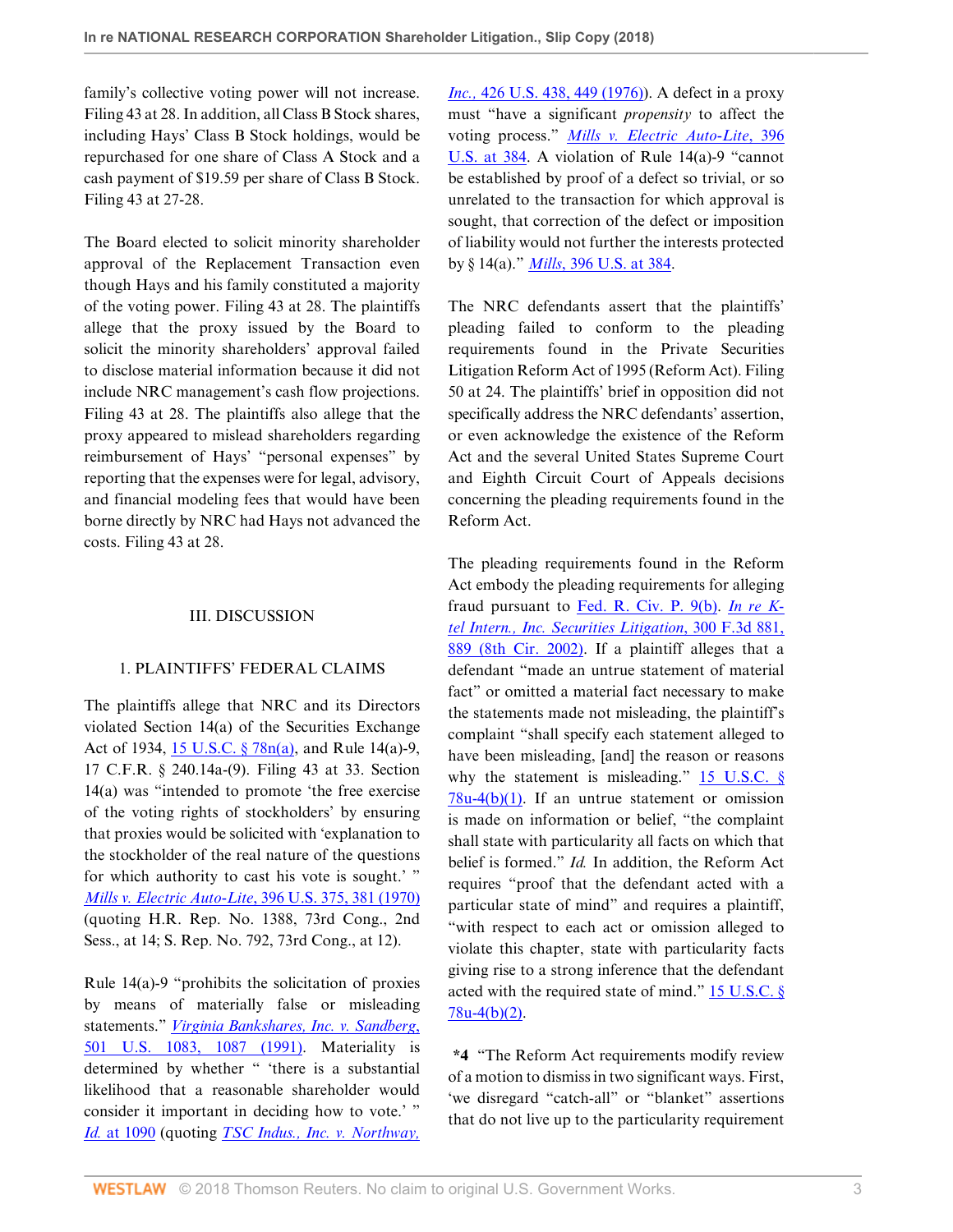of the statute.' Second, the complaint must plead specific facts giving rise to a 'strong inference' of the required state of mind." *[In re K-tel Intern., Inc.](http://www.westlaw.com/Link/Document/FullText?findType=Y&serNum=2002493852&pubNum=0000506&originatingDoc=I15e91f00cd2a11e8b1cdeab7e1f6f07a&refType=RP&fi=co_pp_sp_506_889&originationContext=document&vr=3.0&rs=cblt1.0&transitionType=DocumentItem&contextData=(sc.Folder*cid.0366c5058a8f4f4798e90373e9c2f91f*oc.Search)#co_pp_sp_506_889)*, 300 [F.3d at 889](http://www.westlaw.com/Link/Document/FullText?findType=Y&serNum=2002493852&pubNum=0000506&originatingDoc=I15e91f00cd2a11e8b1cdeab7e1f6f07a&refType=RP&fi=co_pp_sp_506_889&originationContext=document&vr=3.0&rs=cblt1.0&transitionType=DocumentItem&contextData=(sc.Folder*cid.0366c5058a8f4f4798e90373e9c2f91f*oc.Search)#co_pp_sp_506_889) (quoting *[Florida State Bd. Of Admin. v.](http://www.westlaw.com/Link/Document/FullText?findType=Y&serNum=2001928304&pubNum=0000506&originatingDoc=I15e91f00cd2a11e8b1cdeab7e1f6f07a&refType=RP&fi=co_pp_sp_506_660&originationContext=document&vr=3.0&rs=cblt1.0&transitionType=DocumentItem&contextData=(sc.Folder*cid.0366c5058a8f4f4798e90373e9c2f91f*oc.Search)#co_pp_sp_506_660) Green Tree Fin. Corp.,* [270 F.3d 645, 660 \(8th Cir.](http://www.westlaw.com/Link/Document/FullText?findType=Y&serNum=2001928304&pubNum=0000506&originatingDoc=I15e91f00cd2a11e8b1cdeab7e1f6f07a&refType=RP&fi=co_pp_sp_506_660&originationContext=document&vr=3.0&rs=cblt1.0&transitionType=DocumentItem&contextData=(sc.Folder*cid.0366c5058a8f4f4798e90373e9c2f91f*oc.Search)#co_pp_sp_506_660) [2001\)](http://www.westlaw.com/Link/Document/FullText?findType=Y&serNum=2001928304&pubNum=0000506&originatingDoc=I15e91f00cd2a11e8b1cdeab7e1f6f07a&refType=RP&fi=co_pp_sp_506_660&originationContext=document&vr=3.0&rs=cblt1.0&transitionType=DocumentItem&contextData=(sc.Folder*cid.0366c5058a8f4f4798e90373e9c2f91f*oc.Search)#co_pp_sp_506_660)).

The plaintiffs make two allegations regarding materially misleading statements or omissions in NRC's proxy statement. Accepting the allegations in the plaintiffs' consolidated complaint regarding the Replacement Transaction proxy to be accurate, the plaintiffs first contend that the proxy failed to include cash flow information from NRC's management, which the plaintiffs assert would obviously be material "to shareholders who are cashed out, as is the case here." Filing 4[3](#page-3-0) at  $28.\overline{3}$ 

<span id="page-3-0"></span>[3](#page-3-1) It must be noted that contrary to the plaintiffs' allegation, the Class B Stock shareholders were not being "cashed out." Class B Stock was being repurchased with a cash payment and shares of Class A Stock.

The plaintiffs failed to state any facts giving rise to a "strong inference" that the NRC Directors or management acted with the state of mind to mislead or deceive the minority stockholders by not including management's cash flow projections in the proxy. The plaintiffs do not ascribe any kind of motive whatsoever to the omission of the cash flow projections. No facts are alleged indicating that the Directors or management had any purpose or plan in mind by omitting the cash flow projections. The plaintiffs merely state that managements' cash flow projections were omitted, and, essentially, a shareholder may have considered that information important in making his or her decision whether to tender their proxy.

Moreover, the plaintiffs allege no facts showing that the proxy was misleading absent managements' cash flow projections—in other words, they point to nothing in the proxy statement that's untrue or even misleading unless the cash flow projections are also included. There are no facts pled suggesting that cash flow projections would have demonstrated that the plan to repurchase Class B Stock was unfair or inadequate. The plaintiffs do not allege facts showing how disclosure of management's cash

flow projections would have made a difference of any kind. At best, the plaintiffs speculate that a hypothetical shareholder would have wanted to know management's cash flow projections before deciding whether to tender the shareholder's proxy. But that kind of blanket assertion does not live up to the particularity requirements of the Reform Act. *See [In re K-tel Intern., Inc.](http://www.westlaw.com/Link/Document/FullText?findType=Y&serNum=2002493852&pubNum=0000506&originatingDoc=I15e91f00cd2a11e8b1cdeab7e1f6f07a&refType=RP&fi=co_pp_sp_506_889&originationContext=document&vr=3.0&rs=cblt1.0&transitionType=DocumentItem&contextData=(sc.Folder*cid.0366c5058a8f4f4798e90373e9c2f91f*oc.Search)#co_pp_sp_506_889)*, 300 F.3d at 889.

Neither did the plaintiffs allege any facts showing that the failure to include management's cash flow projections caused a loss. Although not specifically identified as a pleading requirement, it is a plaintiff's burden to prove the defendant's act or omission "caused the loss for which the plaintiff seeks to recover damages." [15 U.S.C. § 78u-4\(b\)](http://www.westlaw.com/Link/Document/FullText?findType=L&pubNum=1000546&cite=15USCAS78U-4&originatingDoc=I15e91f00cd2a11e8b1cdeab7e1f6f07a&refType=RB&originationContext=document&vr=3.0&rs=cblt1.0&transitionType=DocumentItem&contextData=(sc.Folder*cid.0366c5058a8f4f4798e90373e9c2f91f*oc.Search)#co_pp_6ad60000aeea7) [\(4\).](http://www.westlaw.com/Link/Document/FullText?findType=L&pubNum=1000546&cite=15USCAS78U-4&originatingDoc=I15e91f00cd2a11e8b1cdeab7e1f6f07a&refType=RB&originationContext=document&vr=3.0&rs=cblt1.0&transitionType=DocumentItem&contextData=(sc.Folder*cid.0366c5058a8f4f4798e90373e9c2f91f*oc.Search)#co_pp_6ad60000aeea7) By failing to plead any facts showing a loss resulting from the non-disclosure of management's cash flow projections in the proxy, the plaintiffs have essentially acknowledged that the missing cash flow projections did not result in a quantifiable loss.

<span id="page-3-1"></span>**\*5** The plaintiffs next assert that the proxy statement was materially misleading regarding the disclosure of the Board's reimbursement of what the plaintiffs characterize as Hays' "personal expenses" that were incurred during development of the Hays Transaction. Although the plaintiffs acknowledge the proxy reported that Hays was reimbursed \$538,000 for expenses relating to the Hays Transaction, the plaintiffs allege that the proxy failed to report that some portion of the legal fees NRC reimbursed to Hays were for Hays' personal expenses, that the reimbursed legal fees were for the services provided by the same lawyer that also advised NRC (which in their brief the plaintiffs claim was an undisclosed conflict of interest, *see* filing 61 at 28), and that there were certain discrepancies in how the expenses were identified.

The plaintiffs' bare assertion that the expenses reimbursed to Hays were for "personal expenses" is, yet again, a blanket assertion that does not live up to the particularity requirements of the Reform Act. See, *[In re K-tel Intern., Inc.](http://www.westlaw.com/Link/Document/FullText?findType=Y&serNum=2002493852&pubNum=0000506&originatingDoc=I15e91f00cd2a11e8b1cdeab7e1f6f07a&refType=RP&fi=co_pp_sp_506_889&originationContext=document&vr=3.0&rs=cblt1.0&transitionType=DocumentItem&contextData=(sc.Folder*cid.0366c5058a8f4f4798e90373e9c2f91f*oc.Search)#co_pp_sp_506_889)*, 300 F.3d [at 889.](http://www.westlaw.com/Link/Document/FullText?findType=Y&serNum=2002493852&pubNum=0000506&originatingDoc=I15e91f00cd2a11e8b1cdeab7e1f6f07a&refType=RP&fi=co_pp_sp_506_889&originationContext=document&vr=3.0&rs=cblt1.0&transitionType=DocumentItem&contextData=(sc.Folder*cid.0366c5058a8f4f4798e90373e9c2f91f*oc.Search)#co_pp_sp_506_889) The plaintiffs do not state facts showing that what the plaintiffs want to characterize as "personal" expenses were anything other than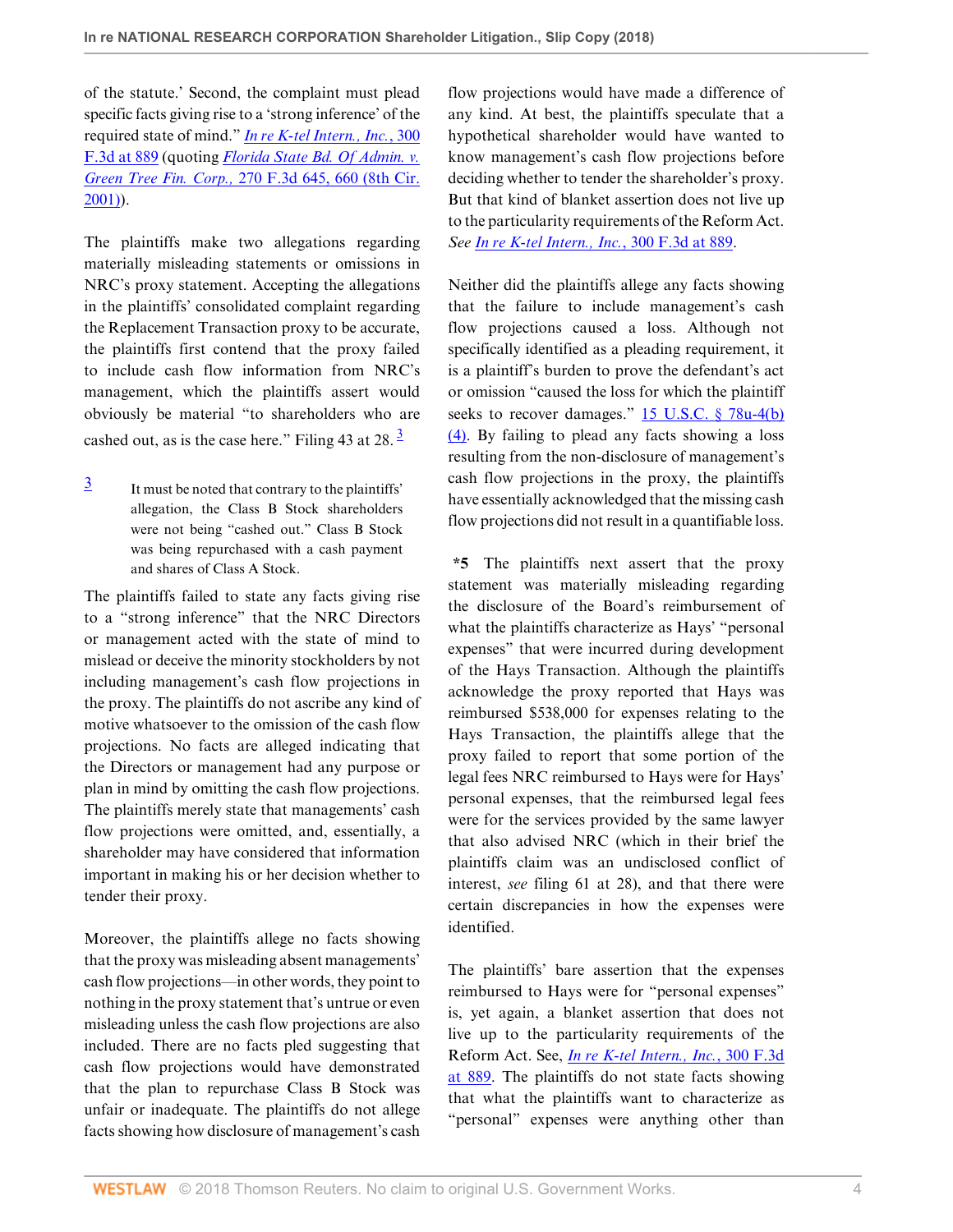expenses Hays advanced to the company while NRC was considering the later-abandoned Hays Transaction. Essentially, the plaintiffs want to characterize the abandoned Hays Transaction as Hays' personal transaction. Even if that were true, the Hays Transaction was abandoned. The question for a Section 14(a) claim is whether the statement in the Replacement Transaction proxy was false or misleading as to disclosure of the expenses reimbursed to Hays.

In this regard, the plaintiffs do not claim that the amounts identified in the proxy as reimbursements to Hays for legal expenses and advisory fees in connection with the Hays Transaction were inaccurate, false or misleading. Neither did the plaintiffs state facts showing that any other reimbursement to Hays reported in the proxy was inaccurate, false, misleading, or unrelated to the Hays Transaction.

The plaintiffs complain that the proxy did not disclose that the legal fees reimbursed to Hays concerned services provided by the same lawyer who was also advising the Directors in connection with the Hays Transaction. Filing 43 at 28-29. The plaintiffs argue in their brief that this sharing of legal services presented a "potential conflict of interest." Filing 61 at 30. However, the plaintiffs failed to state facts showing an actual conflict of interest regarding the legal advice provided, or how the failure to disclose a "potential conflict of interest" in the proxy made the proxy statement false or misleading.

No facts were pleaded showing a strong inference that the NRC defendants acted with an intent to deceive or acted recklessly to deceive shareholders in connection with the disclosure concerning Hays' expense reimbursement. Again, the proxy accurately reported the amount reimbursed to Hays, and accurately reported that the reimbursement concerned the abandoned Hays Transaction. No facts were pleaded showing a strong inference that Hays and the Directors had a motive or reason to conceal that the same lawyer advised Hays, the Trust, and the Board of Directors. Moreover, even if there were facts showing that the defendant Directors negligently omitted disclosure of this claimed "potential" conflict of interest, "allegations of negligent conduct are not sufficient" to meet the scienter requirement of the Reform Act. See, *[In re](http://www.westlaw.com/Link/Document/FullText?findType=Y&serNum=2002493852&pubNum=0000506&originatingDoc=I15e91f00cd2a11e8b1cdeab7e1f6f07a&refType=RP&fi=co_pp_sp_506_893&originationContext=document&vr=3.0&rs=cblt1.0&transitionType=DocumentItem&contextData=(sc.Folder*cid.0366c5058a8f4f4798e90373e9c2f91f*oc.Search)#co_pp_sp_506_893) [K-tel Intern., Inc.](http://www.westlaw.com/Link/Document/FullText?findType=Y&serNum=2002493852&pubNum=0000506&originatingDoc=I15e91f00cd2a11e8b1cdeab7e1f6f07a&refType=RP&fi=co_pp_sp_506_893&originationContext=document&vr=3.0&rs=cblt1.0&transitionType=DocumentItem&contextData=(sc.Folder*cid.0366c5058a8f4f4798e90373e9c2f91f*oc.Search)#co_pp_sp_506_893)*, 300 F.3d at 893.

Finally, the plaintiffs have not alleged any facts indicating that they suffered a loss resulting from the disclosure of the reimbursement to Hays found in the proxy statement. It is the plaintiffs' burden to prove their loss resulting from what they assert was a false or misleading proxy. Having failed to plead any facts showing such loss, the plaintiffs are apparently without proof of a loss.

# 2. PLAINTIFFS' WISCONSIN STATE CLAIMS

**\*6** The plaintiffs assert that Hays breached his fiduciary duty to NRC and its shareholders by "proposing, pursuing ... and causing NRC to incur expenses in connection with the Hays Transaction." Filing 43 at 32. Similarly, the plaintiffs assert the defendant Directors breached their fiduciary duties of "good faith, fair dealing, [and] loyalty" in structuring and approving the Hays Transaction. Filing 43 at 33.

# (a) Breach of Fiduciary Duty—Hays

Hays, as the CEO and majority shareholder, was alleged to have worked with the defendant Directors to plan and develop the abandoned Hays Transaction. Filing 43 at 1. The plaintiffs allege that Hays would have benefited had the Hays Transaction gone into effect by securing a supermajority of the voting power, and by obtaining dividend rights that other shareholders did not have. Filing 43 at 1. However, the plaintiffs' allegations also indicate that the abandoned Hays Transaction would have paid approximately \$101 million to all holders of Class B Shares other than Hays. Filing 43 at 3.

Majority shareholders such as Hays owe a very limited fiduciary duty to minority shareholders. "[M]ajority shareholders cannot use their voting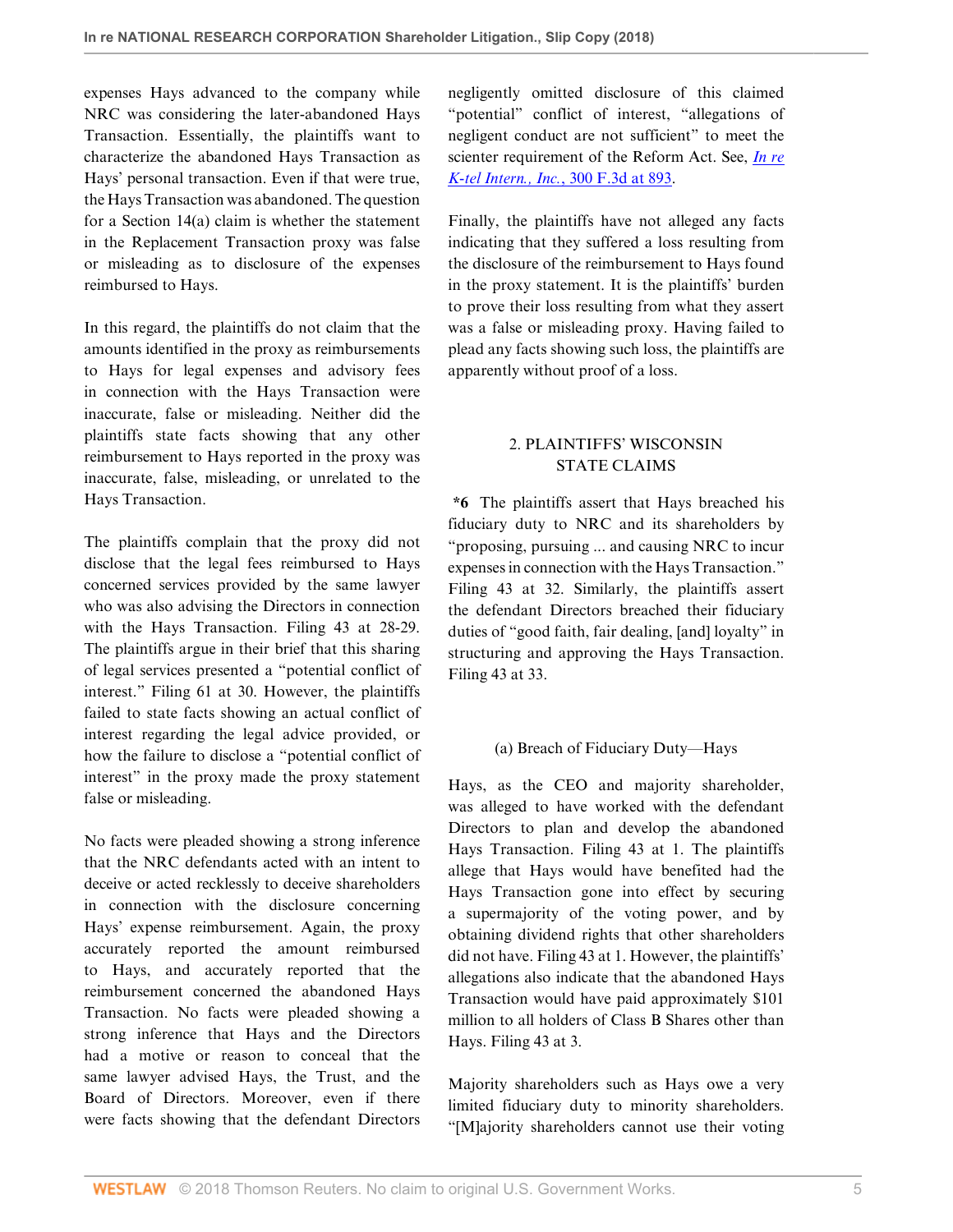power to require corporate action that grants majority shareholders an improper material benefit at the expense of minority shareholders." *[Data Key](http://www.westlaw.com/Link/Document/FullText?findType=Y&serNum=2033895179&pubNum=0000595&originatingDoc=I15e91f00cd2a11e8b1cdeab7e1f6f07a&refType=RP&fi=co_pp_sp_595_706&originationContext=document&vr=3.0&rs=cblt1.0&transitionType=DocumentItem&contextData=(sc.Folder*cid.0366c5058a8f4f4798e90373e9c2f91f*oc.Search)#co_pp_sp_595_706) [Partners v. Permira Advisers LLC](http://www.westlaw.com/Link/Document/FullText?findType=Y&serNum=2033895179&pubNum=0000595&originatingDoc=I15e91f00cd2a11e8b1cdeab7e1f6f07a&refType=RP&fi=co_pp_sp_595_706&originationContext=document&vr=3.0&rs=cblt1.0&transitionType=DocumentItem&contextData=(sc.Folder*cid.0366c5058a8f4f4798e90373e9c2f91f*oc.Search)#co_pp_sp_595_706)*, 849 N.W.2d 693, [706 \(Wis. 2014\).](http://www.westlaw.com/Link/Document/FullText?findType=Y&serNum=2033895179&pubNum=0000595&originatingDoc=I15e91f00cd2a11e8b1cdeab7e1f6f07a&refType=RP&fi=co_pp_sp_595_706&originationContext=document&vr=3.0&rs=cblt1.0&transitionType=DocumentItem&contextData=(sc.Folder*cid.0366c5058a8f4f4798e90373e9c2f91f*oc.Search)#co_pp_sp_595_706)

Although the Board of Directors approved the Hays Transaction on September 18, 2017, there is no allegation or indication that Hays did anything to coerce or influence any Director's vote. Moreover, there is no indication that Hays would have received an improper material benefit at the expense of the minority shareholders had the Hays Transaction gone into effect. Hays' shares of Class B Stock were not being repurchased by NRC. The only benefit he would have derived was an *increased* majority voting power. Hays already had majority voting power, but the plaintiffs allege Hays would benefit from a voting power supermajority because the Company Charter required an affirmative vote of two-thirds of the outstanding shares to amend certain corporate Articles. Filing 43 at 15. The plaintiffs' allegation, however, is hardly a sufficient showing of a material benefit to Hays, much less a material benefit at the expense of the minority shareholders, who were to receive \$101 million for their Class B Stock shares.

## (b) Breach of Fiduciary Duty—Directors

Turning next to the NRC Directors, corporate directors in general have a "fiduciary duty to act in good faith and to deal fairly in the conduct of all corporate business." *[Key Data Partners](http://www.westlaw.com/Link/Document/FullText?findType=Y&serNum=2033895179&pubNum=0000595&originatingDoc=I15e91f00cd2a11e8b1cdeab7e1f6f07a&refType=RP&fi=co_pp_sp_595_701&originationContext=document&vr=3.0&rs=cblt1.0&transitionType=DocumentItem&contextData=(sc.Folder*cid.0366c5058a8f4f4798e90373e9c2f91f*oc.Search)#co_pp_sp_595_701)*, [849 N.W.2d at 701.](http://www.westlaw.com/Link/Document/FullText?findType=Y&serNum=2033895179&pubNum=0000595&originatingDoc=I15e91f00cd2a11e8b1cdeab7e1f6f07a&refType=RP&fi=co_pp_sp_595_701&originationContext=document&vr=3.0&rs=cblt1.0&transitionType=DocumentItem&contextData=(sc.Folder*cid.0366c5058a8f4f4798e90373e9c2f91f*oc.Search)#co_pp_sp_595_701) "In Wisconsin, the business judgment rule 'immunize[s] individual directors from liability and protects the board's actions from undue scrutiny by the courts.' " *Id.* (quoting *[Reget](http://www.westlaw.com/Link/Document/FullText?findType=Y&serNum=2001126579&pubNum=0000595&originatingDoc=I15e91f00cd2a11e8b1cdeab7e1f6f07a&refType=RP&fi=co_pp_sp_595_310&originationContext=document&vr=3.0&rs=cblt1.0&transitionType=DocumentItem&contextData=(sc.Folder*cid.0366c5058a8f4f4798e90373e9c2f91f*oc.Search)#co_pp_sp_595_310) v. Paige*[, 626 N.W.2d 302, 310 \(Wis. App. 2001\)\)](http://www.westlaw.com/Link/Document/FullText?findType=Y&serNum=2001126579&pubNum=0000595&originatingDoc=I15e91f00cd2a11e8b1cdeab7e1f6f07a&refType=RP&fi=co_pp_sp_595_310&originationContext=document&vr=3.0&rs=cblt1.0&transitionType=DocumentItem&contextData=(sc.Folder*cid.0366c5058a8f4f4798e90373e9c2f91f*oc.Search)#co_pp_sp_595_310). The " 'acts of the board of directors done in good faith and in the honest belief that its decisions were in the best interest of the company' cannot form the basis for a legal claim against directors." *Id.* "The business of a corporation is committed to its officers and directors, and if their actions are consistent with the exercise of honest discretion, the management of the corporation cannot be assumed by the court." *[Steven v. Hale-Hass Corp.](http://www.westlaw.com/Link/Document/FullText?findType=Y&serNum=1946105065&pubNum=0000595&originatingDoc=I15e91f00cd2a11e8b1cdeab7e1f6f07a&refType=RP&fi=co_pp_sp_595_628&originationContext=document&vr=3.0&rs=cblt1.0&transitionType=DocumentItem&contextData=(sc.Folder*cid.0366c5058a8f4f4798e90373e9c2f91f*oc.Search)#co_pp_sp_595_628)*, [23 N.W.2d 620, 628 \(1946\)](http://www.westlaw.com/Link/Document/FullText?findType=Y&serNum=1946105065&pubNum=0000595&originatingDoc=I15e91f00cd2a11e8b1cdeab7e1f6f07a&refType=RP&fi=co_pp_sp_595_628&originationContext=document&vr=3.0&rs=cblt1.0&transitionType=DocumentItem&contextData=(sc.Folder*cid.0366c5058a8f4f4798e90373e9c2f91f*oc.Search)#co_pp_sp_595_628).

[Section 180.0828\(1\) of the Wisconsin statutes](http://www.westlaw.com/Link/Document/FullText?findType=L&pubNum=1000260&cite=WIST180.0828&originatingDoc=I15e91f00cd2a11e8b1cdeab7e1f6f07a&refType=SP&originationContext=document&vr=3.0&rs=cblt1.0&transitionType=DocumentItem&contextData=(sc.Folder*cid.0366c5058a8f4f4798e90373e9c2f91f*oc.Search)#co_pp_f1c50000821b0) is the codification of the business judgment rule pertinent to this matter. A director is not liable to the corporation or its shareholders for a breach of any duty unless the facts in the complaint allege: (1) "a willful failure to deal fairly" where "the director has a material conflict of interest;" (2) a "violation of criminal law;" (3) a "transaction from which the director derived an improper profit; or (4) "willful misconduct" on the part of a director. Wis. Stat.  $\S$ [180.0828\(1\)\(a-d\).](http://www.westlaw.com/Link/Document/FullText?findType=L&pubNum=1000260&cite=WIST180.0828&originatingDoc=I15e91f00cd2a11e8b1cdeab7e1f6f07a&refType=SP&originationContext=document&vr=3.0&rs=cblt1.0&transitionType=DocumentItem&contextData=(sc.Folder*cid.0366c5058a8f4f4798e90373e9c2f91f*oc.Search)#co_pp_f1c50000821b0)

**\*7** The plaintiffs' complaint failed to allege a willful failure to deal fairly with the minority shareholders where a director had a material conflict of interest. The Hays Transaction would have compensated all holders of Class B Stock for their shares—that is, everyone but Hays. The plaintiffs complained that the repurchase price was inadequate but failed to allege facts showing that the repurchase price was, in fact, inadequate. Filing 43 at 18. The plaintiffs allege that the Directors voted to accelerate vesting of options for Class B Stock but failed to allege that the accelerated vesting was limited to the Directors' options and not available to everyone who held Class B Stock options. Filing 43 at 23-24.

At best, the plaintiffs complained that the defendant Directors did not do enough to vet the Hays Transaction before approving it. The plaintiffs allege the Directors could have appointed a special committee to deal with Hays, or could have sought a fairness opinion for the Hays Transaction, or could have retained a financial advisor to explore alternatives, or could have retained an independent legal advisor to review the transaction. Filing 43 at 20-23. Striking, however, is how in their consolidated complaint plaintiffs allege damages for the expenses incurred in developing the Hays Transaction, yet now complain that more expenses should have been incurred before moving forward with the Hays Transaction. In any event, while the plaintiffs hypothesize everything they think could have been done, they do not allege facts showing a willful failure to deal fairly with shareholders, or